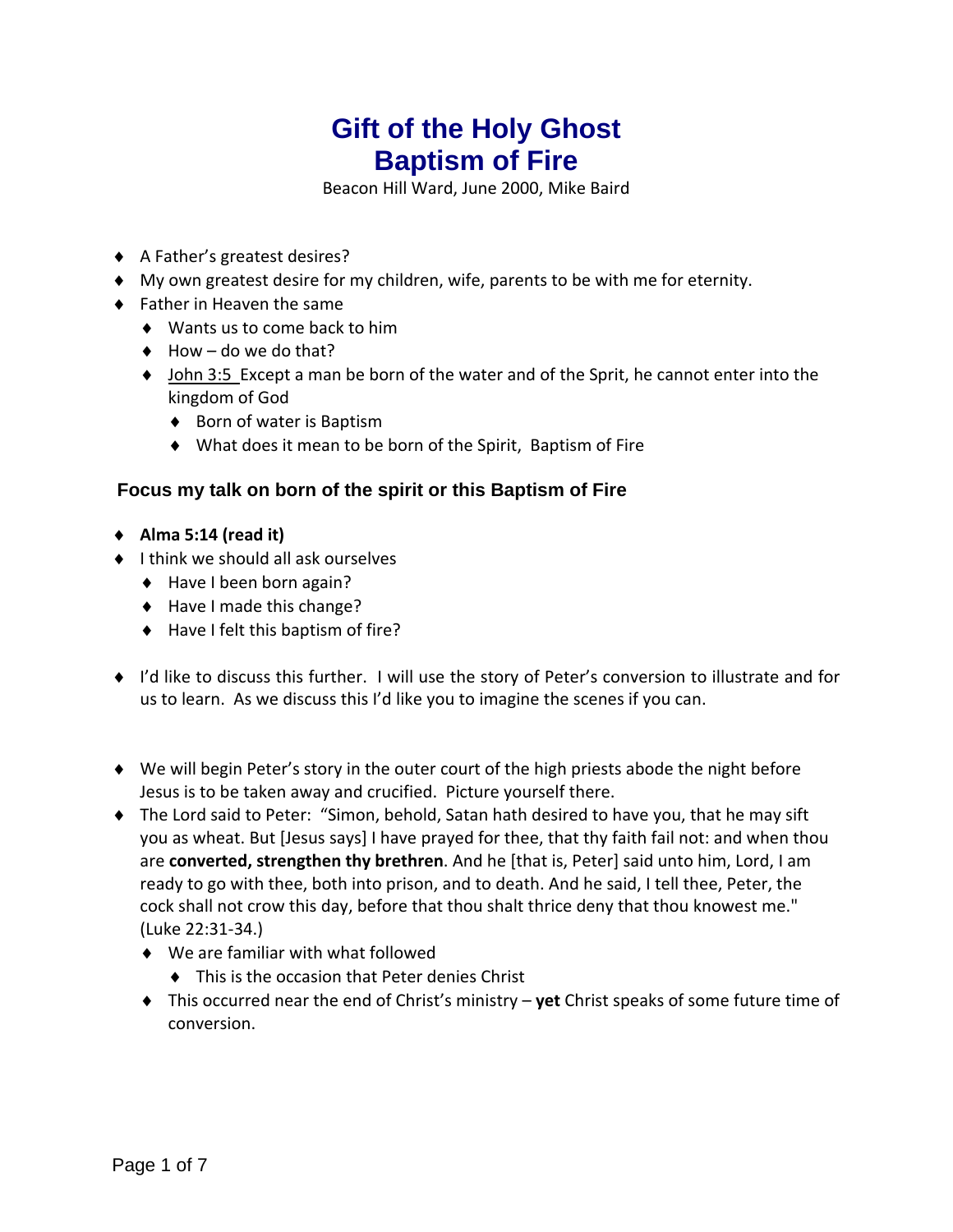- We could ask ourselves: How is Peter not converted?
	- $\blacklozenge$  He has been with Jesus for some 3.5 years
		- He has eaten, slept, lived, traveled with the Lord.
		- ◆ He is an Apostle, undoubtedly an Elder
		- $\leftrightarrow$  He worked miracles
		- ◆ Stout defender, preacher and teacher.
	- ◆ Yet Christ said "When thou art converted....."
	- $\triangle$  He was converted in the sense of joining the church
	- Yet, not in the full and total sense that we all must be converted.

Lets look at this deeper to understand.

Let's move our setting and look back at Peter's time with Christ

- ◆ Peter heard of Christ from his brother Andrew
	- $\triangleleft$  Andrew was a disciple of John the Baptist
	- Andrew left John the Baptist to follow Christ at John's direction.
	- Like us Andrew wanted family and friends to hear "good news" so he told Peter
- ◆ Peter came to Christ
	- Was taught, undoubtedly baptized and begun to follow Christ
	- ◆ "Joined the Church" as it were
- $\blacklozenge$  Peter was with Christ virtually all the time during Christ's ministry (3.5 yrs)
	- $\bullet$  Spent some time initially, with James and John in their fishing enterprise
- When time came for the call of the 12 Apostles, Jesus met him and his two partners on the shore of the Sea of Galilee, and said: "Come ye after me, and I will make you to become fishers of men" (Mark 1:17).
	- ◆ Peter was ordained an Apostle at this time.
- As we move through Christ's ministry we see that Peter had many experiences with Jesus of a spiritual nature
	- Picture the scene: He was there (very possibly his house) when when they lowered the man with palsy down through the tile on the roof, because they could not otherwise get him into Christ's presence.
		- This was the occasion when Jesus said to the man, "Son, thy sins be forgiven thee."
		- Then when the disbelieving Jews began to reason in their hearts that such an act was blasphemous, Jesus said:
			- $\bullet$  "Whether is it easier to say to the sick of the palsy, Thy sins be forgiven thee; or to say, Arise, and take up thy bed and walk? But that ye may know that the Son of Man hath power on earth to forgive sins, (he saith to the sick of the palsy,) I say unto thee, Arise, and take up thy bed, and go thy way into thine house." (Mark 2:5‐11)
	- ◆ Jesus used the occasion to prove his divinity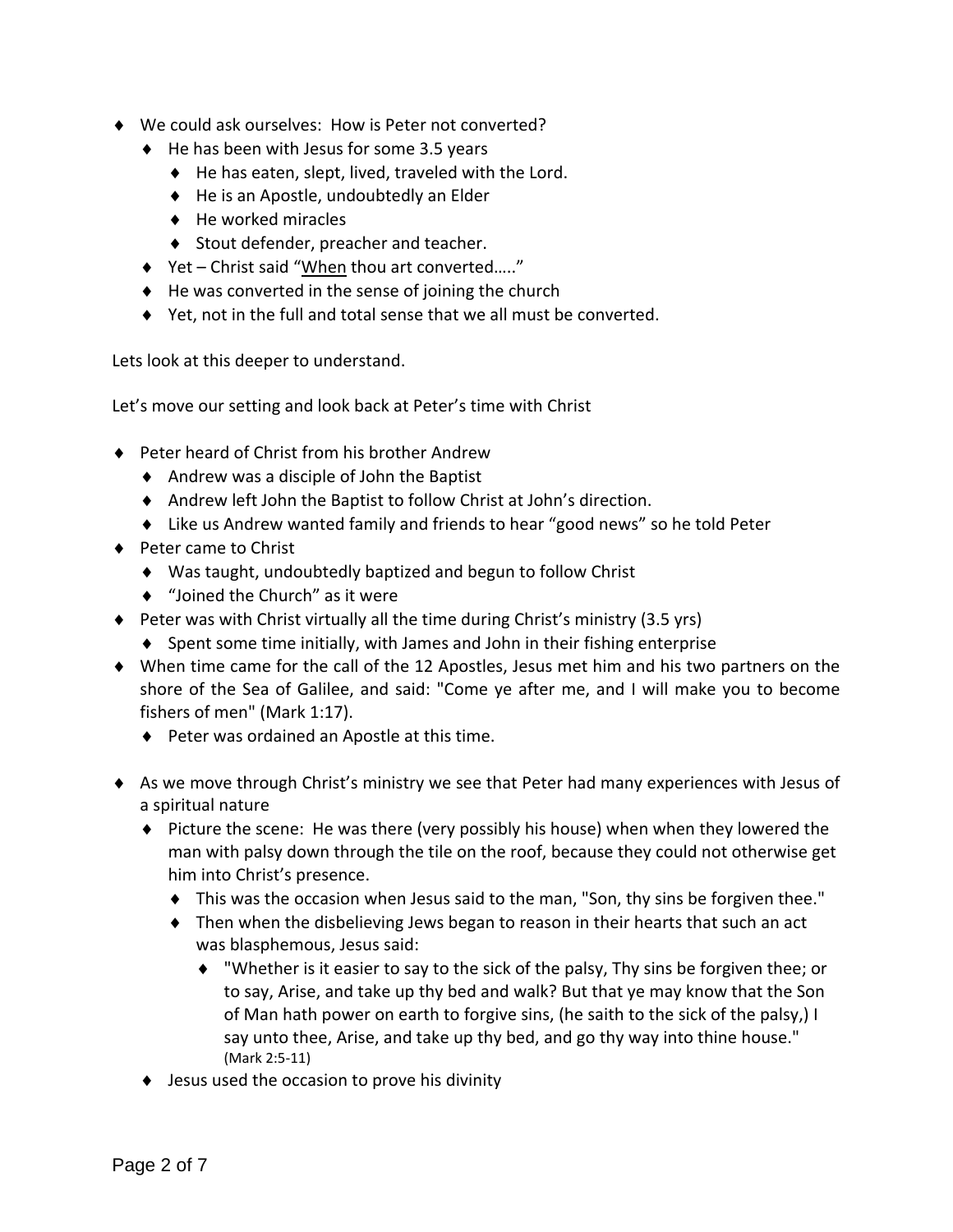- $\blacklozenge$  Peter was in the room when Jesus raised the young maiden from the dead
- He was with the Lord at the tomb of Lazarus who had been dead for four days, who had started to decay, and then had been called forth by Jesus.
- ◆ He had borne testimony of Jesus
	- ◆ On one occasion Jesus asked:
		- "Whom do men say that I the Son of man am?"
		- After he had received the various answers, it was Peter who answered the query:
			- "But whom say ye that I am?" with the declaration, "Thou art the Christ, the Son of the living God."
			- Jesus then said: "Blessed art thou, Simon Bar‐jona: for flesh and blood hath not revealed it unto thee, but my Father which is in heaven." (Matt. 16:13, 15‐17.)
- ◆ How was he blessed?
	- ◆ He had a testimony of Christ. He had received revelation from the Holy Ghost
	- Testimony is to know by revelation that Jesus is the Son of God
	- ◆ Peter knew by revelation
		- ◆ Not by argument
		- ◆ Not by reason
		- $\bullet$  But by the whisperings of the Spirit
		- ◆ Peter affirmed it later after Jesus fed the 5000
			- ◆ Bread for audience and to preach about spiritual food Bread of Life
			- Was harsh doctrine and many fell away.
			- ◆ Jesus said to his disciples:
				- "Will ye also go away?" and Peter, speaking for the group, said: "Lord, to whom shall we go? thou hast the words of eternal life. And we believe and are sure that thou art that Christ, the Son of the living God." (John 6:67‐69.)
- Peter knew, yet Christ had said "when thou art converted"
	- Can you project yourself into that situation?
		- $\triangleleft$  Think -
			- ◆ I have borne testimony
			- ◆ I follow Christ
		- ◆ Christ was in effect telling Peter:
			- ◆ You have borne testimony
			- $\bullet$  I have confirmed your testimony is of the Spirit
			- ◆ BUT you are not converted.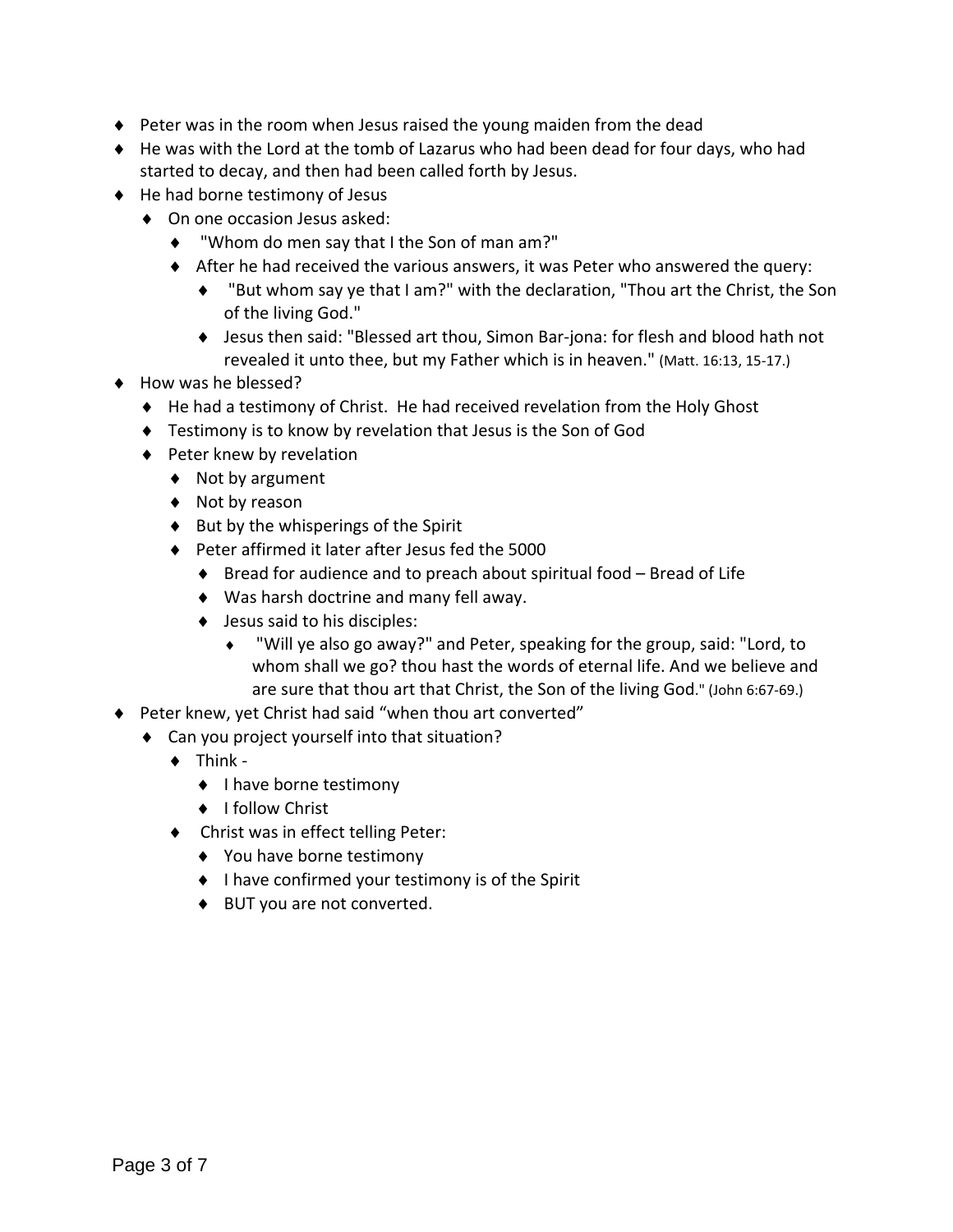- ◆ So what does it mean and how does conversion differ from a testimony?
	- ◆ Peter's story illustrates that there is a difference.
	- Essential to the story of Peter that the Holy Spirit was not yet poured out on the people.
		- ◆ Spirit had been with them time to time
		- $\bullet$  But they did not have the constant companionship
		- Full sanctifying power had not come into their lives
		- Bruce R McConkie's analogy relative to the Gift of the Holy Ghost before and after:
			- Before: walking in darkness with flashes of lightning
			- Gift of the Holy Ghost like walking in the full light of the sun all the time
		- ◆ In the future for the Apostles
		- Gift of the Holy Ghost
			- ◆ Right to constant companionship based on faithfulness
			- $\blacklozenge$  Peter didn't have that gift yet.
- Lets move forward to after the Crucifixion
	- The disciples, **that is the sheep**, were scattered.
	- ◆ Picture this scene:
	- **John 21:4 – 17 (Read/Tell)**
	- **‐‐‐‐‐Two statements for us ‐‐‐‐‐‐‐‐** 
		- "When thou art converted strengthen thy brethren"
			- ◆ After this Peter denied him 3 times
				- "I do not know the man" (Matt. 26:72), he said to the maid who accused him of having been with Him.
		- ◆ Now we hear: "Feed my sheep"
		- $\bullet$  These are two measures for degree of conversion
			- ◆ Are we strengthening our brethren and sisters?
			- ◆ Are we feeding the Lord's sheep?
			- ◆ Or are we seeking the "fish" of the world?
				- $\triangleright$  Recount setting apart for High Council "where you spend your time is where your heart is"
		- $\triangleright$  What is our answer to "lovest thou me more than the things of the world?"
			- ◆ Example of prophet
			- Example of Stake President
			- ◆ Example of Bishop
			- ◆ Don't need to be in High office
				- Dallin H Oaks: "Spirituality is not a function of occupation or calling. Spirituality is determined by personal outlook and priorities.
					- Expand as relates to strengthening and feeding sheep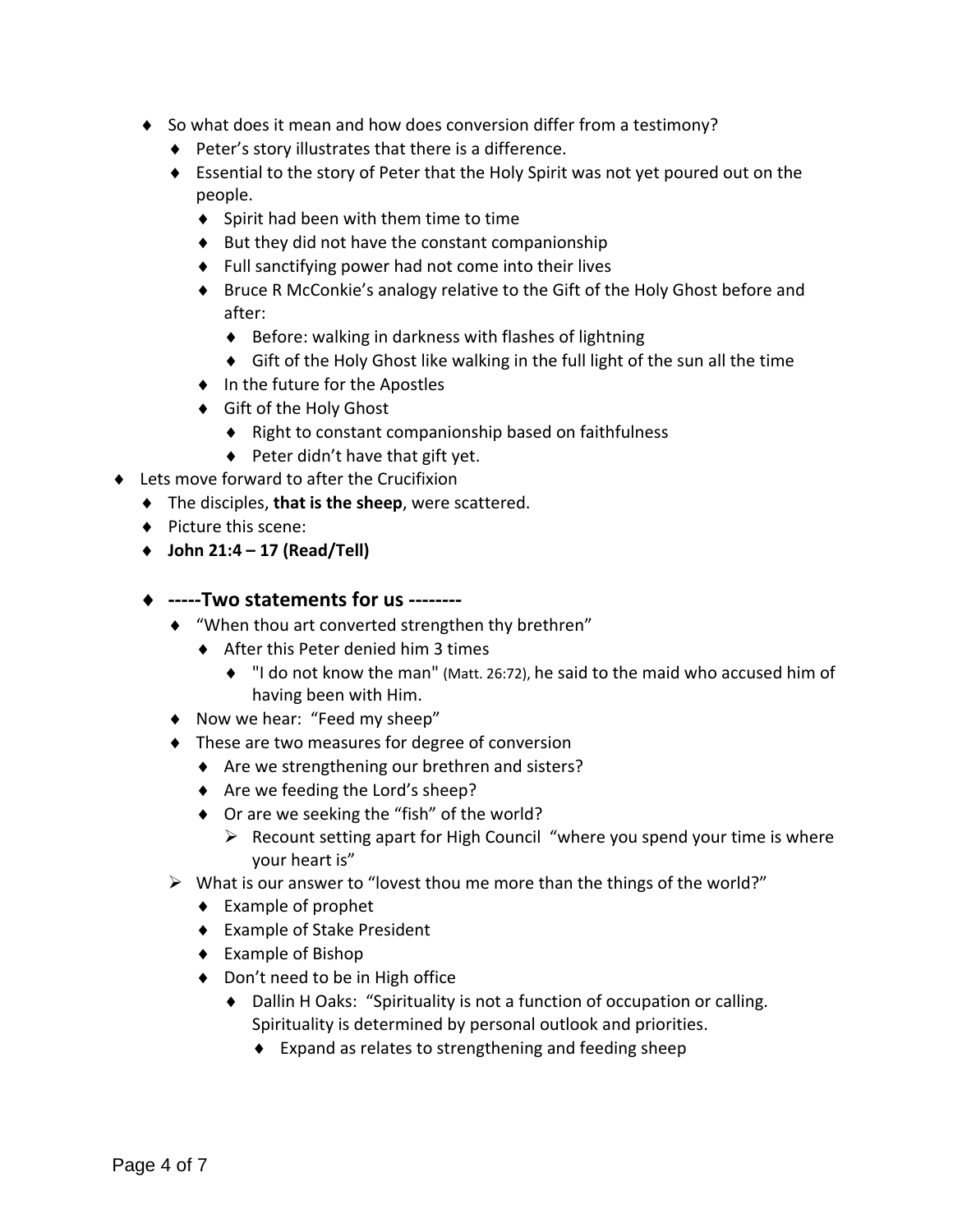- Now lets move forward in time to the day of Pentecost
	- $\blacklozenge$  Peter and others were teaching
	- ◆ Holy Ghost as promised came
		- $\bullet$  Fell upon them
		- ◆ Gift of tongues
		- Cloven tongues of Fire rested upon them
			- $\bullet$  Bruce R McConkie: "(this) is the language that is used to describe the miraculous things that transpired in their hearts. There really is no language that it is possible to use to tell what happened in the hearts of the disciples on that occasion, which is the one when they became fully converted. And so they did the best they could to get some language, and they said "cloven tongues like as of fire" rested upon them."
		- $\bullet$  This is the day of conversion.
			- After this day total and complete change in Peter
- **Illustrate change with Acts 3:1‐7 (Read)**
	- "Silver and gold have I none; but such as I have give I thee: In the name of Jesus Christ of Nazareth rise up and walk" (Acts 3:6).
- ◆ Peter and John were thrown into prison as a result.
- $\bullet$  In his interrogation later he said"
	- "If we this day be examined of the good deed done to the impotent man, by what means he is made whole; Be it known unto you all, and to all the people of Israel, that by the name of Jesus Christ of Nazareth, whom ye crucified, whom God raised from the dead, even by him doth this man stand here before you whole. Neither is there salvation in any other... name." (Acts 4:9‐10, 12.)
- What a difference!
- ◆ Peter's conversion was a gradual one:
	- $\triangleleft$  He heard the gospel from his brother Andrew
	- ◆ He came to Christ and joined the church
	- $\bullet$  He had experience in the church and grew line upon line
	- ◆ He received the Priesthood and was called as an Apostle
	- $\leftrightarrow$  He worked miracles
	- $\triangleleft$  He received a witness from the Spirit
	- ◆ Then came the companionship of the Holy Ghost
		- ◆ That was the day of his conversion
	- When he had a testimony he said: " I do not know the man"
	- When he was converted: Faced down those who thirsted after his own blood.
- What is Conversion?
	- ◆ Means simply to change
	- ◆ Alma 5:14 "Have you experiences this mighty change of heart?
	- ◆ We must be born again
		- $\blacklozenge$  Apostle Paul describes it by saying that we crucify the old man (Rom. 6:6).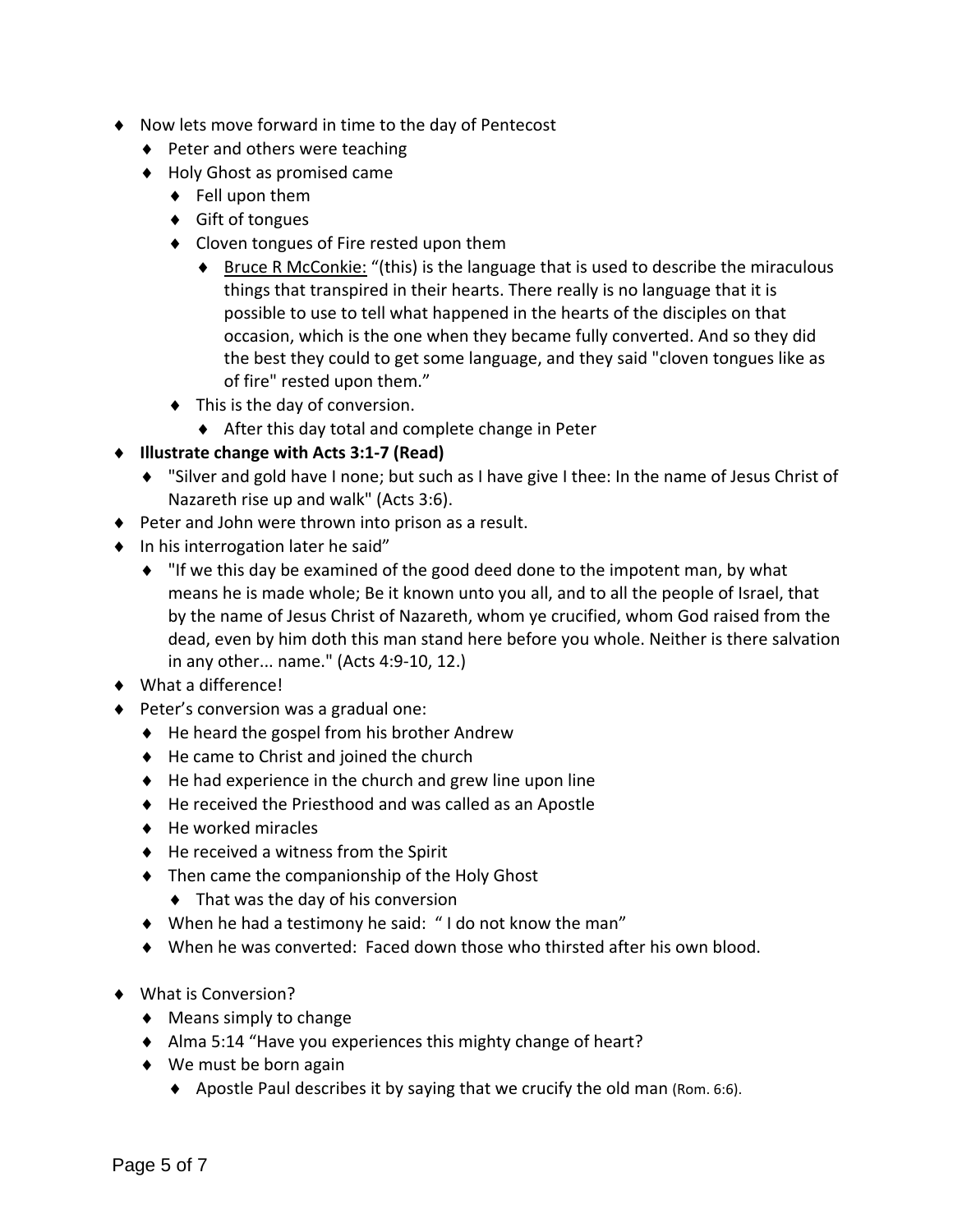- Only happens when we get the sanctifying power of the Holy Ghost in our lives
- ♦ Bruce R McConkie: The Holy Ghost does two things in particular. On the one hand he is a witness to truth, and so he bears the testimony of the truth, and that is how we get a testimony, by revelation from the Holy Ghost. But on the other hand the Holy Spirit is a sanctifier, and he has the power to cleanse and perfect the human soul, to wash evil and iniquity out, and to replace it with righteousness. And that is the occasion when we are converted.
- We are cleansed from sin and are born again and become converted to the truth when:
	- We get the constant companionship of that member of the Godhead, that is, get the right to the constant companionship.
	- Nobody actually has companionship all the time
		- ◆ Nobody is perfect
		- ◆ We do best we can
		- We get enough of companionship of the Holy Ghost
			- ◆ Sins burned out by fire
				- ◆ Meaning of Baptism by fire
				- ◆ Symbolizes the burning or purification process
				- ◆ Creation of a new creature in Christ
		- $\bullet$  This is change, this is conversion
		- Marion G Romney: "Conversion .. is the fruit of, or the reward for, repentance and obedience. Conversion is effected by divine forgiveness, which remits sins."(Conference Report, Oct 1963, pg 23‐26)
- $\bullet$  Sudden Conversion Alma the Younger
	- He was undoubtedly baptized as a youth and promised the Holy Ghost
		- ◆ He never received it
		- $\triangleleft$  He went off to destroy the church
	- $\bullet$  He was in this state when his conversion occurred
	- ◆ NOTE: He thought of the words of his father
	- $\blacklozenge$  Most people it is step by step that is OK!
		- ◆ Loren C Dunn: "The witness, the change, the cleansing that comes gradually is no less powerful to the person with the right heart, and he or she is impelled to action whether the experience was a sudden, miraculous manifestation or the quite workings of the Spirit." (Ensign, June 95, pg 24)
		- President Kimball: "The gift of the Holy Ghost grows with worthiness. If you are baptized when you are eight years old, of course you are a child, and there is much you would not be expected to know. But the Holy Ghost comes to you as you grow and learn and make yourselves worthy. It comes a little at a time as you merit it. And as your life is in harmony, your gradually receive the Holy Ghost in great measure." (Ensign, May 82, pp 4‐5)